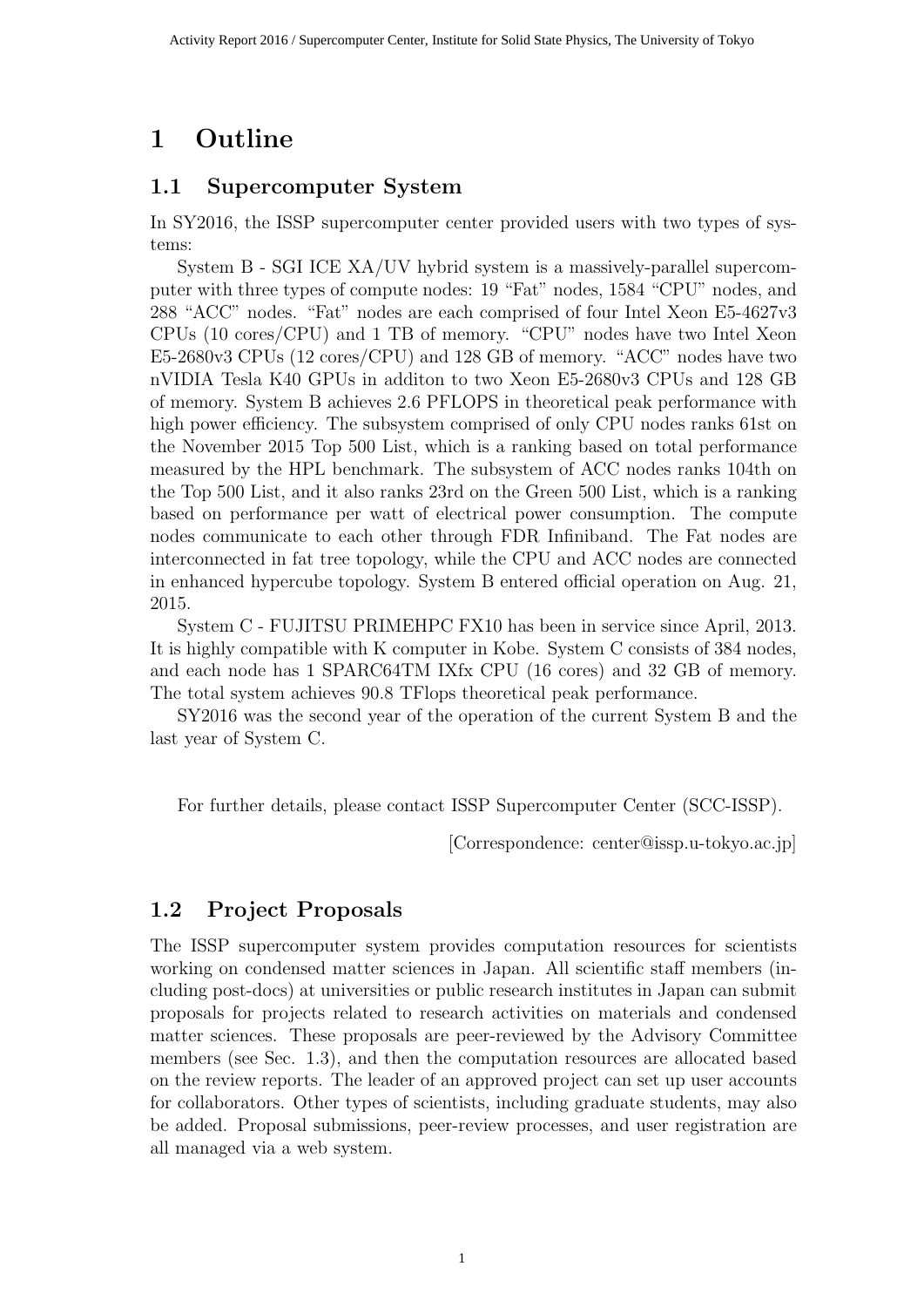

Figure 1: Supercomputer System at the SCC-ISSP

The computation resources are distributed in a unit called "point", determined as a function of available CPU utilization time and consumed disk resources. There were calls for six classes of research projects in SY 2016. The number of projects and the total number of points that were applied for and approved in this school year are listed in Table 1.

In addition, from SY 2016, ISSP Supercomputer is providing 20% of its computational resources for Supercomputing Consortium for Computational Materials Science (SCCMS), which aims at advancing parallel computations in condensed matter, molecular, and materials sciences on the 10-PFlops K Computer and the exascale post-K project. Computer time has also been alloted to Computational Materials Design (CMD) workshops, as well as for Science Camps held in ISSP for undergraduate students.

### **1.3 Committees**

In order to fairly manage the projects and to smoothly determine the system operation policies, the Materials Design and Characterization Laboratory (MDCL) of the ISSP has organized the Steering Committee of the MDCL and the Steering Committee of the SCC-ISSP, under which the Supercomputer Project Advisory Committee (SPAC) is formed to review proposals. The members of the committees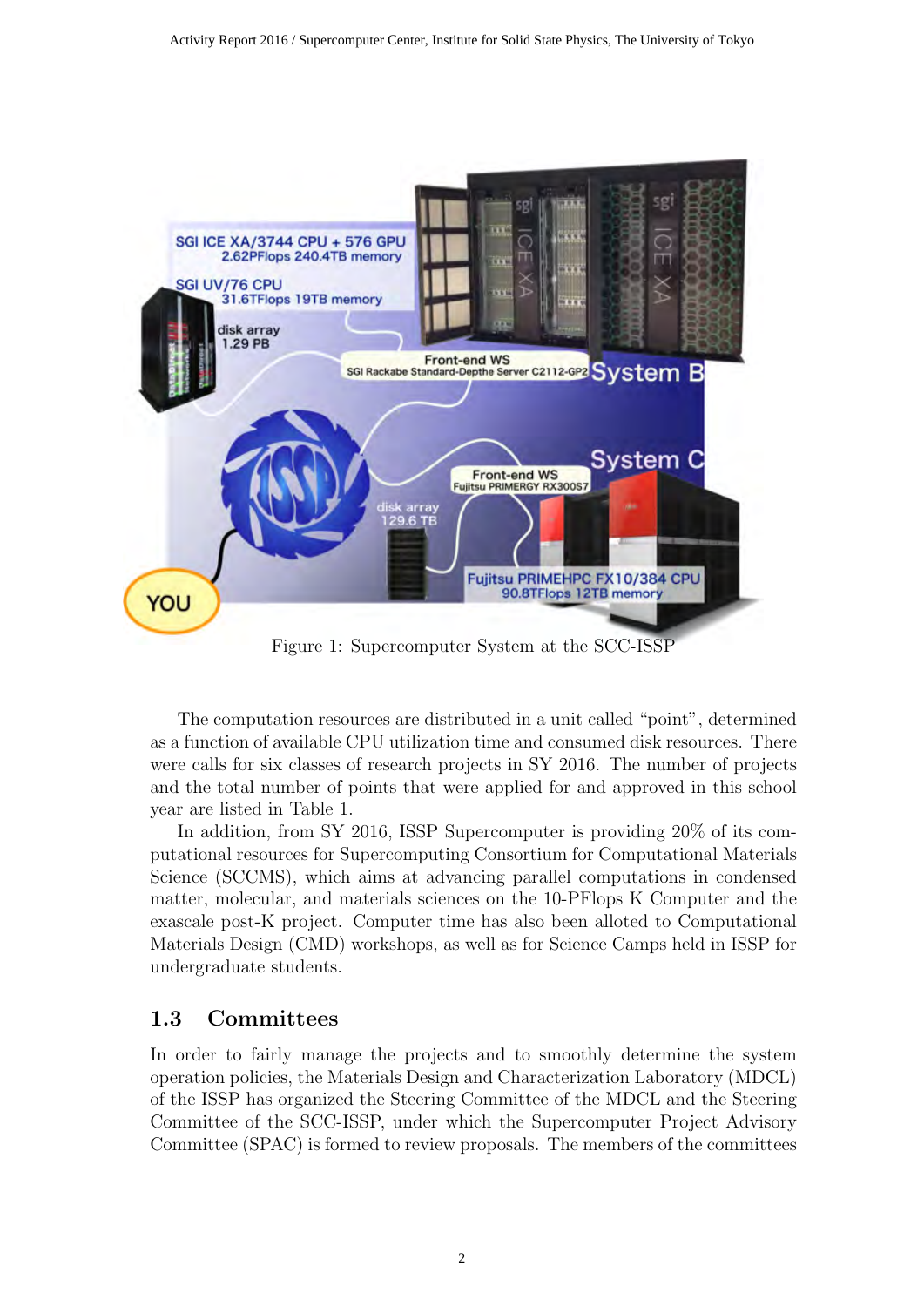| Class        |         | Maximum | Application  | # of     | Total points |          |          |          |
|--------------|---------|---------|--------------|----------|--------------|----------|----------|----------|
|              | Points  |         |              | Proj.    | Applied      |          | Approved |          |
|              | $Sys-B$ | $Sys-C$ |              |          | $Sys-B$      | $SYS-C$  | $Sys-B$  | $Sys-C$  |
| A            | 100     | 100     | any time     | 9        | 0.9k         | 0.9k     | 0.9k     | 0.9k     |
| Β            | 1k      | 500     | twice a year | 50       | 41.7k        | 8.2k     | 29.1k    | 7.2k     |
| $\rm C$      | 10k     | 2.5k    | twice a year | 166      | 1387.8k      | 164.7k   | 679k     | 126.7k   |
| D            | 10k     | 2.5k    | any time     | 7        | 59k          | 5k       | 33.3k    | 3k       |
| E            | 30k     | 2.5k    | twice a year | 12       | 350k         | 30k      | 219.5k   | 26.5k    |
| S            |         |         | twice a year | $\Omega$ | $\Omega$     | $\Omega$ | $\theta$ | $\Omega$ |
| <b>SCCMS</b> |         |         |              | 32       | 218.9k       | 103.5k   | 218.9k   | 103.5k   |
| Total        |         |         |              | 276      | 2058.3k      | 312.3k   | 1180.7k  | 267.8k   |

Table 1: Classes of research projects in SY 2016

- *•* Class A is for trial use by new users; proposals for Class A projects are accepted throughout the year.
- Proposals for projects in Classes B (small), C (mid-size), E (large-scale), and S (exceptional) can be submitted twice a year. Approved projects in Classes A, B, C, and E continue to the end of the school year.
- In Class D, projects can be proposed on rapidly-developing studies that need to perform urgent and relatively large calculations. An approved project continues for 6 months from its approval.
- Class S is for projects that are considered extremely important for the field of condensed matter physics and requires extremely large-scale computation. The project may be carried out either by one research group or cooperatively by several investigators at different institutions. A project of this class should be applied with at least 10,000 points; there is no maximum. We require group leaders applying for Class S to give a presentation on the proposal to the Steering Committee of the SCC-ISSP. Class S projects are carried out within one year from its approval.
- Project leaders can apply for points so that the points for each system do not exceed the maximum point shown in this table.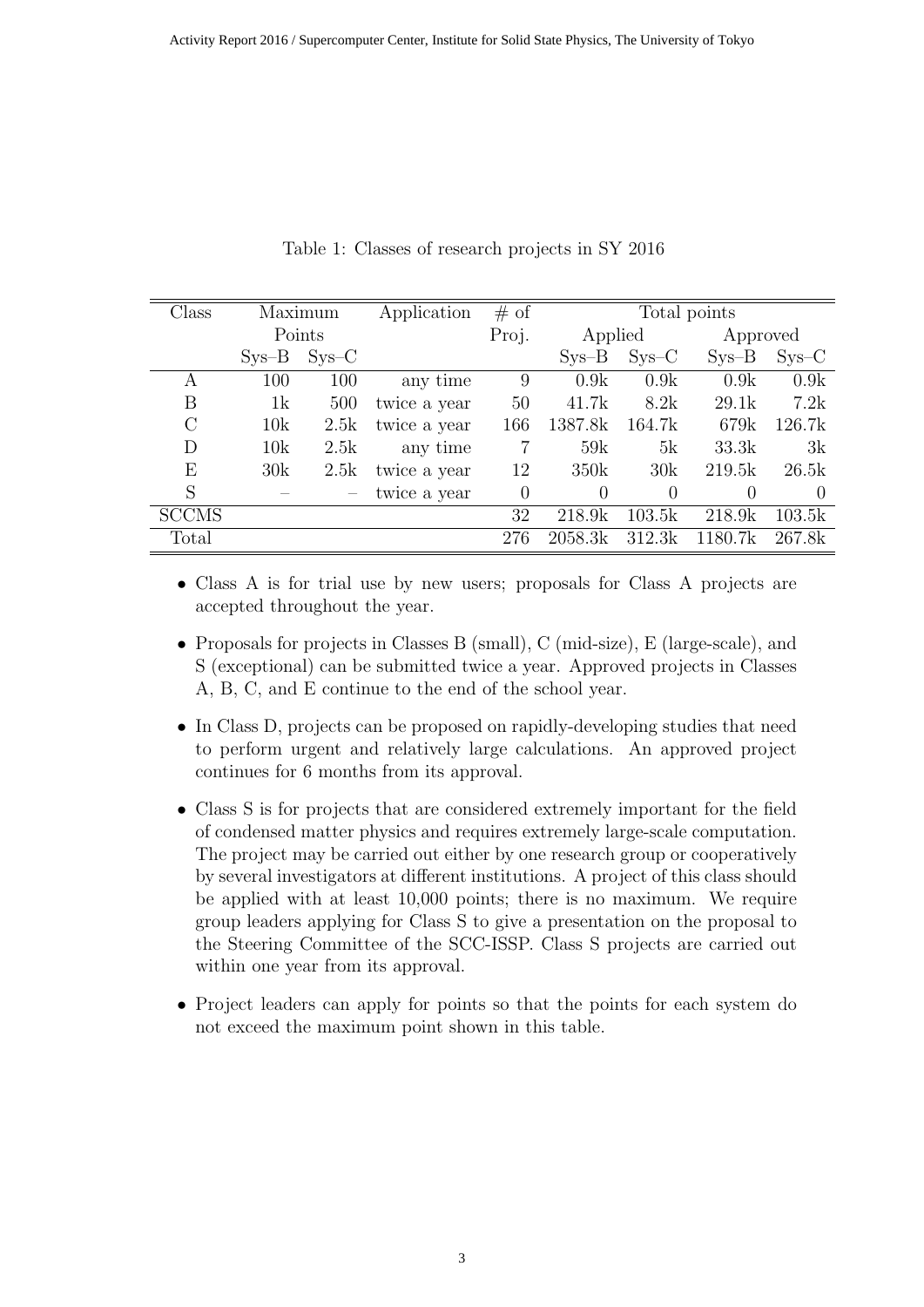in SY 2016 were as follows:

Steering Committee of the MDCL

| HIROI, Zenji         | ISSP (Chair person)  |
|----------------------|----------------------|
| KATO, Takeo          | <b>ISSP</b>          |
| KAWASHIMA, Naoki     | <b>ISSP</b>          |
| MORI, Hatsumi        | <b>ISSP</b>          |
| NAKATSUJI, Satoru    | <b>ISSP</b>          |
| NOGUCHI, Hiroshi     | <b>ISSP</b>          |
| SUGINO, Osamu        | <b>ISSP</b>          |
| KIMURA, Kaoru        | Univ. of Tokyo       |
| YOSHIMOTO, Yoshihide | Univ. of Tokyo       |
| SAWA, Hiroshi        | Nagoya Univ.         |
| KAGEYAMA, Hiroshi    | Kyoto Univ.          |
| MORIKAWA, Yoshitada  | Osaka Univ.          |
| OKUMURA, Hisashi     | NINS-RSCS            |
| OTSUKI, Tomi         | Sophia Univ.         |
| TAKEDA Mahoto        | Yokohama Natl. Univ. |

Steering Committee of the SCC-ISSP

| NOGUCHI, Hiroshi     | ISSP (Chair person) |
|----------------------|---------------------|
| KAWASHIMA, Naoki     | <b>ISSP</b>         |
| SUGINO, Osamu        | <b>ISSP</b>         |
| TSUNETSUGU, Hirokazu | <b>ISSP</b>         |
| KATO, Takeo          | <b>ISSP</b>         |
| MASUDA, Takatsugu    | <b>ISSP</b>         |
| KASAMATSU, Shusuke   | <b>ISSP</b>         |
| MORITA, Satoshi      | <b>ISSP</b>         |
| WATANABE, Hiroshi    | <b>ISSP</b>         |
| HATANO, Naomichi     | Univ. of Tokyo      |
| IMADA, Masatoshi     | Univ. of Tokyo      |
| NAKAJIMA, Kengo      | Univ. of Tokyo      |
| TSUNEYUKI, Shinji    | Univ. of Tokyo      |
| YOSHIMOTO, Yoshihide | Univ. of Tokyo      |
| MOHRI, Tetsuo        | Tohoku Univ.        |
| MORIKAWA, Yoshitada  | Osaka Univ.         |
| OTSUKI, Tomi         | Sophia Univ.        |
| OKUMURA, Hisashi     | NINS-RSCS           |
| HOSHI, Takeo         | Tottori Univ.       |
| SUZUKI, Takafumi     | Univ. of Hyogo      |
| YATA, Hiroyuki       | <b>ISSP</b>         |
| FUKUDA, Takaki       | <b>ISSP</b>         |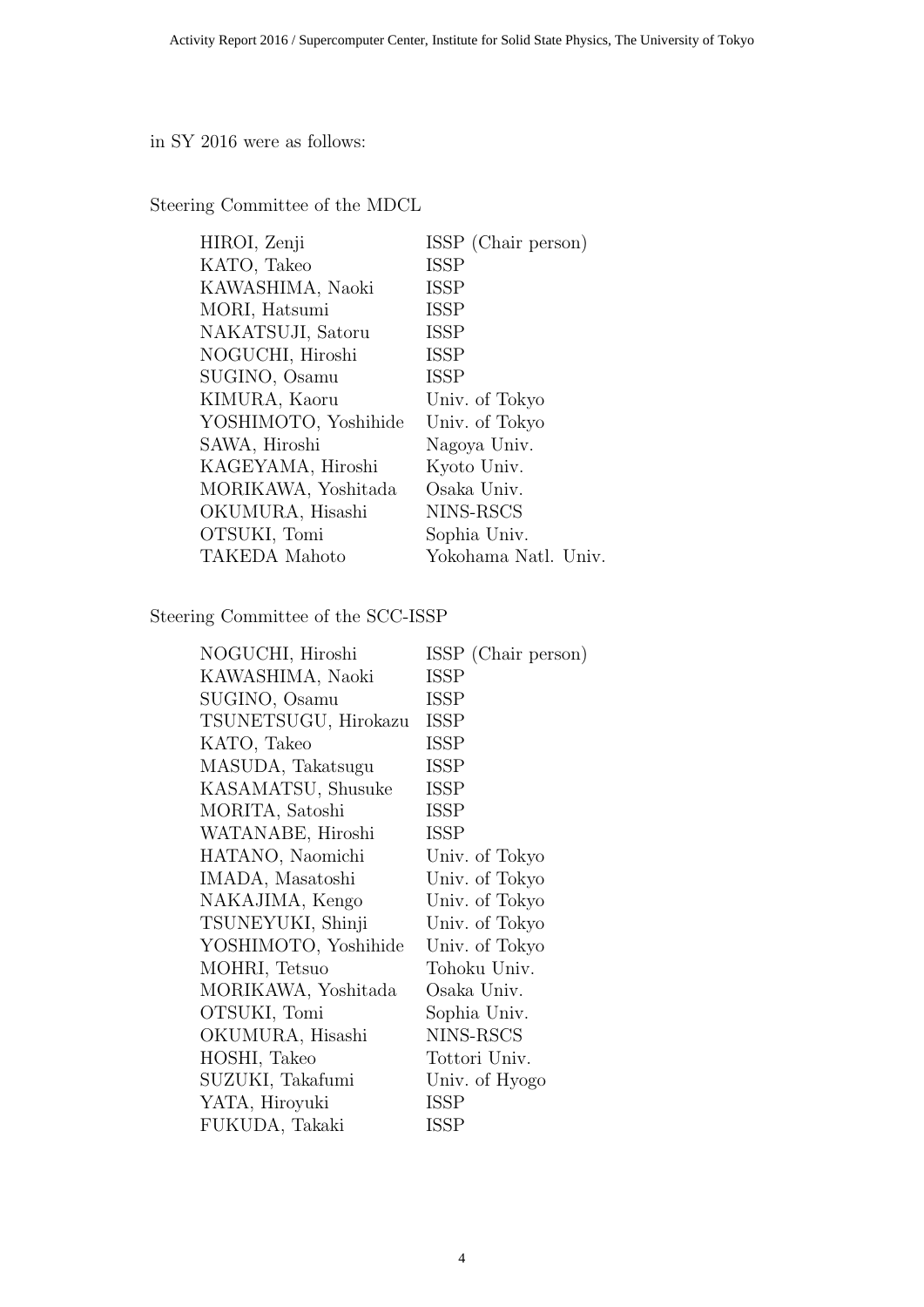Supercomputer Project Advisory Committee

| NOGUCHI, Hiroshi     | ISSP (Chair person) |
|----------------------|---------------------|
| KATO, Takeo          | <b>ISSP</b>         |
| KAWASHIMA, Naoki     | ISSP                |
| OZAKI, Taisuke       | <b>ISSP</b>         |
| SUGINO, Osamu        | <b>ISSP</b>         |
| TSUNETSUGU, Hirokazu | ISSP                |
| MASUDA, Takatsugu    | ISSP                |
| KASAMATSU, Shusuke   | <b>ISSP</b>         |
| MORITA, Satoshi      | ISSP                |
| WATANABE, Hiroshi    | <b>ISSP</b>         |
| HATANO, Naomichi     | Univ. of Tokyo      |
| HUKUSHIMA, Koji      | Univ. of Tokyo      |
| IKUHARA, Yuichi      | Univ. of Tokyo      |
| IMADA, Masatoshi     | Univ. of Tokyo      |
| IWATA, Jun-Ichi      | Univ. of Tokyo      |
| MIYASHITA, Seiji     | Univ. of Tokyo      |
| MOTOME, Yukitoshi    | Univ. of Tokyo      |
| NAKAJIMA, Kengo      | Univ. of Tokyo      |
| OGATA, Masao         | Univ. of Tokyo      |
| OSHIYAMA, Atsushi    | Univ. of Tokyo      |
| TODO, Synge          | Univ. of Tokyo      |
| TSUNEYUKI, Shinji    | Univ. of Tokyo      |
| WATANABE, Satoshi    | Univ. of Tokyo      |
| YOSHIMOTO, Yoshihide | Univ. of Tokyo      |
| ARITA, Ryotaro       | RIKEN-CEMS          |
| NEMOTO, Koji         | Hokkaido Univ.      |
| AKAGI, Kazuto        | Tohoku Univ.        |
| KAWAKATSU, Toshihiro | Tohoku Univ.        |
| MOHRI, Tetsuo        | Tohoku Univ.        |
| SHIBATA, Naokazu     | Tohoku Univ.        |
| YANASE, Yoichi       | Niigata Univ.       |
| ISHIBASHI, Shoji     | AIST                |
| OTANI, Minoru        | AIST                |
| KOBAYASHI, Kazuaki   | <b>NIMS</b>         |
| TATEYAMA, Yoshitaka  | <b>NIMS</b>         |
| HATSUGAI, Yasuhiro   | Univ. of Tsukuba    |
| KOBAYASHI, Nobuhiko  | Univ. of Tsukuba    |
| OKADA, Susumu        | Univ. of Tsukuba    |
| ONO, Tomoya          | Univ. of Tsukuba    |
| YABANA, Kazuhiro     | Univ. of Tsukuba    |
| ODA, Tatsuki         | Kanazawa Univ.      |
| SAITO, Mineo         | Kanazawa Univ.      |
| HIDA, Kazuo          | Saitama Univ.       |
| NAKAYAMA, Takashi    | Chiba Univ.         |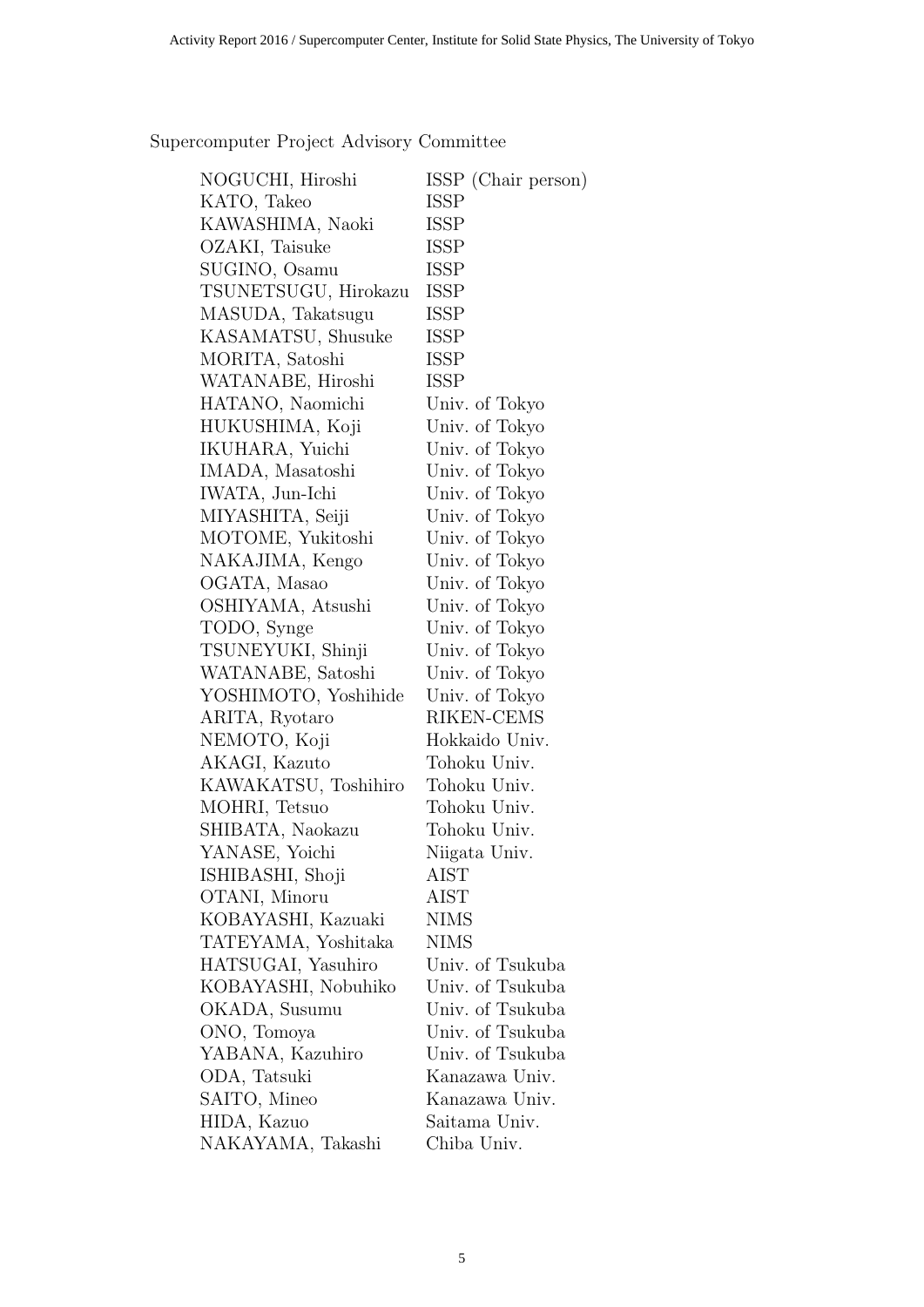| FURUKAWA, Nobuo     | Aoyama Gakuin Univ.      |
|---------------------|--------------------------|
| MATSUKAWA, Hiroshi  | Aoyama Gakuin Univ.      |
| TAKANO, Hiroshi     | Keio Univ.               |
| YAMAUCHI, Jun       | Keio Univ.               |
| YASUOKA, Kenji      | Keio Univ.               |
| TOMITA, Yusuke      | Shibaura Inst. Tech.     |
| OTSUKI, Tomi        | Sophia Univ.             |
| OBATA, Shuji        | Tokyo Denki Univ.        |
| TADA, Tomofumi      | Tokyo Tech.              |
| HOTTA, Takashi      | Tokyo Metropolitan Univ. |
| TOHYAMA, Takami     | Tokyo Univ. of Sci.      |
| WATANABE, Kazuyuki  | Tokyo Univ. of Sci.      |
| HAGITA, Katsumi     | National Defense Academy |
| KONTANI, Hiroshi    | Nagoya Univ.             |
| MASUBUCHI, Yuichi   | Nagoya Univ.             |
| OKAMOTO, Yuko       | Nagoya Univ.             |
| SHIRAISHI, Kenji    | Nagoya Univ.             |
| TANAKA, Yukio       | Nagoya Univ.             |
| KAWAKAMI, Norio     | Kyoto Univ.              |
| KAWAMURA, Hikaru    | Osaka Univ.              |
| KUROKI, Kazuhiko    | Osaka Univ.              |
| KUSAKABE, Koichi    | Osaka Univ.              |
| MORIKAWA, Yoshitada | Osaka Univ.              |
| OGUCHI, Tamio       | Osaka Univ.              |
| SHIRAI, Koun        | Osaka Univ.              |
| YOSHIDA, Hiroshi    | Osaka Univ.              |
| YOSHINO, Hajime     | Osaka Univ.              |
| YUKAWA, Satoshi     | Osaka Univ.              |
| SAKAI, Toru         | JAEA                     |
| SUGA, Seiichiro     | Univ. of Hyogo           |
| SUZUKI, Takafumi    | Univ. of Hyogo           |
| TATENO, Masaru      | Univ. of Hyogo           |
| HOSHI, Takeo        | Tottori Univ.            |
| YASUDA, Chitoshi    | Univ. of the Ryukyus     |
| OKUMURA, Hisashi    | NINS-RSCS                |

## **1.4 Staff**

The following staff members of the SCC-ISSP usually administrate the ISSP Supercomputer.

| NOGUCHI, Hiroshi  | Associate Professor (Chair person) |
|-------------------|------------------------------------|
| KAWASHIMA, Naoki  | Professor                          |
| SUGINO, Osamu     | Associate Professor                |
| WATANABE, Hiroshi | Research Associate                 |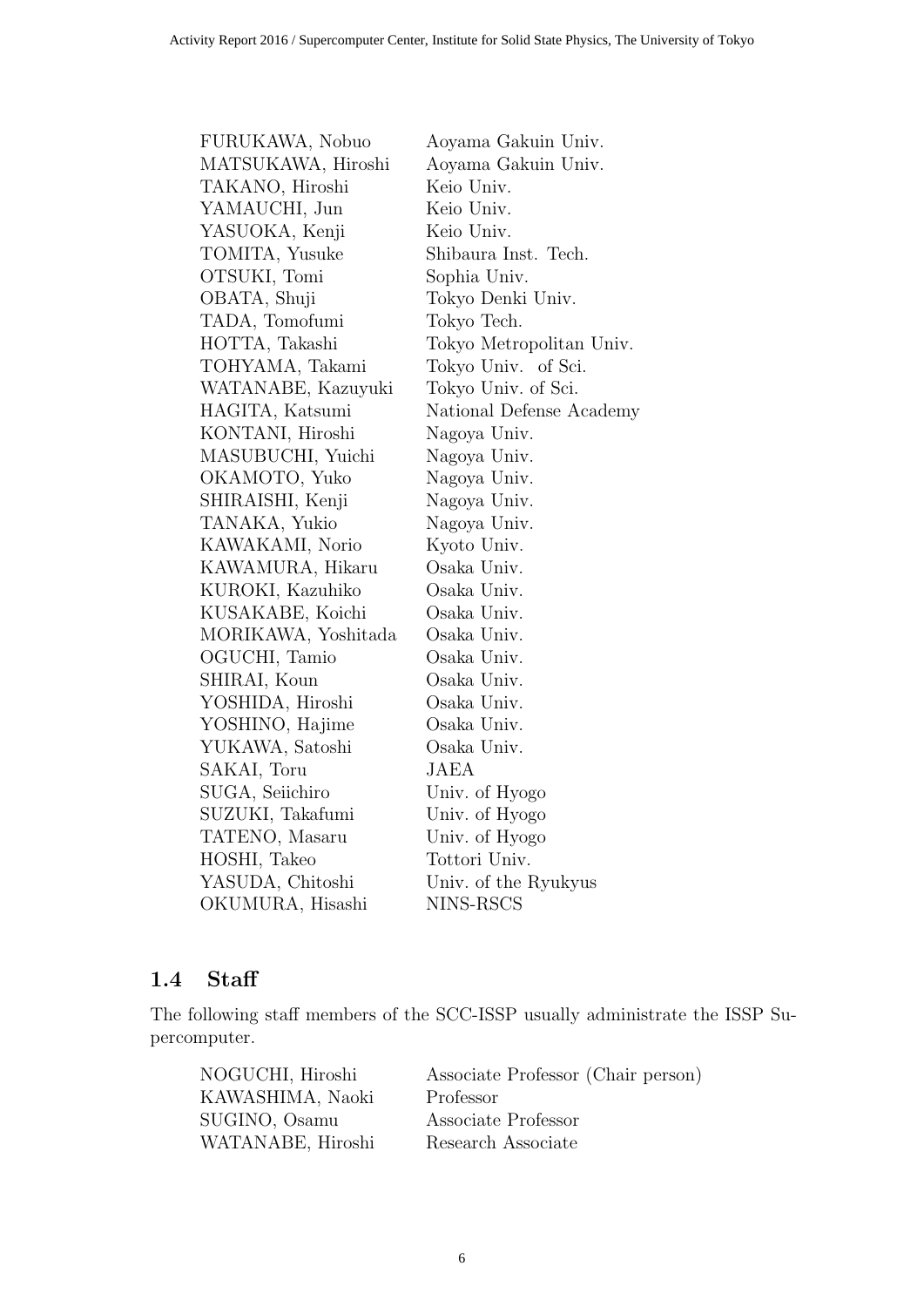| KASAMATSU, Shusuke | Research Associate         |
|--------------------|----------------------------|
| NOGUCHI, Yoshifumi | Research Associate         |
| MORITA, Satoshi    | Research Associate         |
| YATA, Hiroyuki     | Technical Associate        |
| FUKUDA, Takaki     | <b>Technical Associate</b> |
| ARAKI, Shigeyuki   | Technical Associate        |
|                    |                            |

# **2 Statistics (School Year 2016)**

#### **2.1 System and User Statistics**

In the following, we present statistics for operation time taken in the period from April 2016 to March 2017 (SY 2016). In Table 2, we show general statistics of the supercomputer system in SY 2016. The total number of compute nodes in System B, and C is 1891 and 384 respectively. Consumed disk points amount to about 2% and 3% of the total consumed points in System B and C respectively. Roughly 20% of the total points in System B and 40% of that in System C were consumed by SCCMS projects. This means that about 20% of the total computational resources in this school year were actually used by SCCMS projects.

In the left column of Fig. 2, availabilities, utilization rates, and consumed points in each system are plotted for each month. Throughout the school year, the utilization rates were very high. Especially in System B, they were exceeding 90% throughout most of the year.

The user statistics are shown in the right column of Fig. 2. The horizontal axis shows the rank of the user/group arranged in the descending order of the execution time (hour*×*nodes). The execution time of the user/group of the first rank is the longest. The vertical axis shows the sum of the execution time up to the rank. From the saturation points of the graphs, the number of "active" users of each system is around 250, and 60 for System B and C respectively. The maximum ranks in the graphs correspond to the number of the users/groups that submitted at least one job.

### **2.2 Queue and Job Statistics**

Queue structures of System B and C in SY 2016 are shown in Table 3. In System B, users can choose from three types of compute nodes; jobs submitted to queues with "cpu", "acc", and "fat" at the end of their queue names are submitted to CPU, ACC, and Fat nodes, respectively. See Sec. 1.1 for a description of each type of compute node. The user then has to choose the queue according to the number of nodes to use and the duration of their calculation jobs. Queue names starting with "F" are for jobs taking 24 hours or less, while those starting with "L" can run much longer up to 120 hours. More nodes are allotted to "F" queues in order to maximize the turnaround time of user jobs. The queue names starting with "i" are used for interactive debugging of user programs and the elapsed time limit is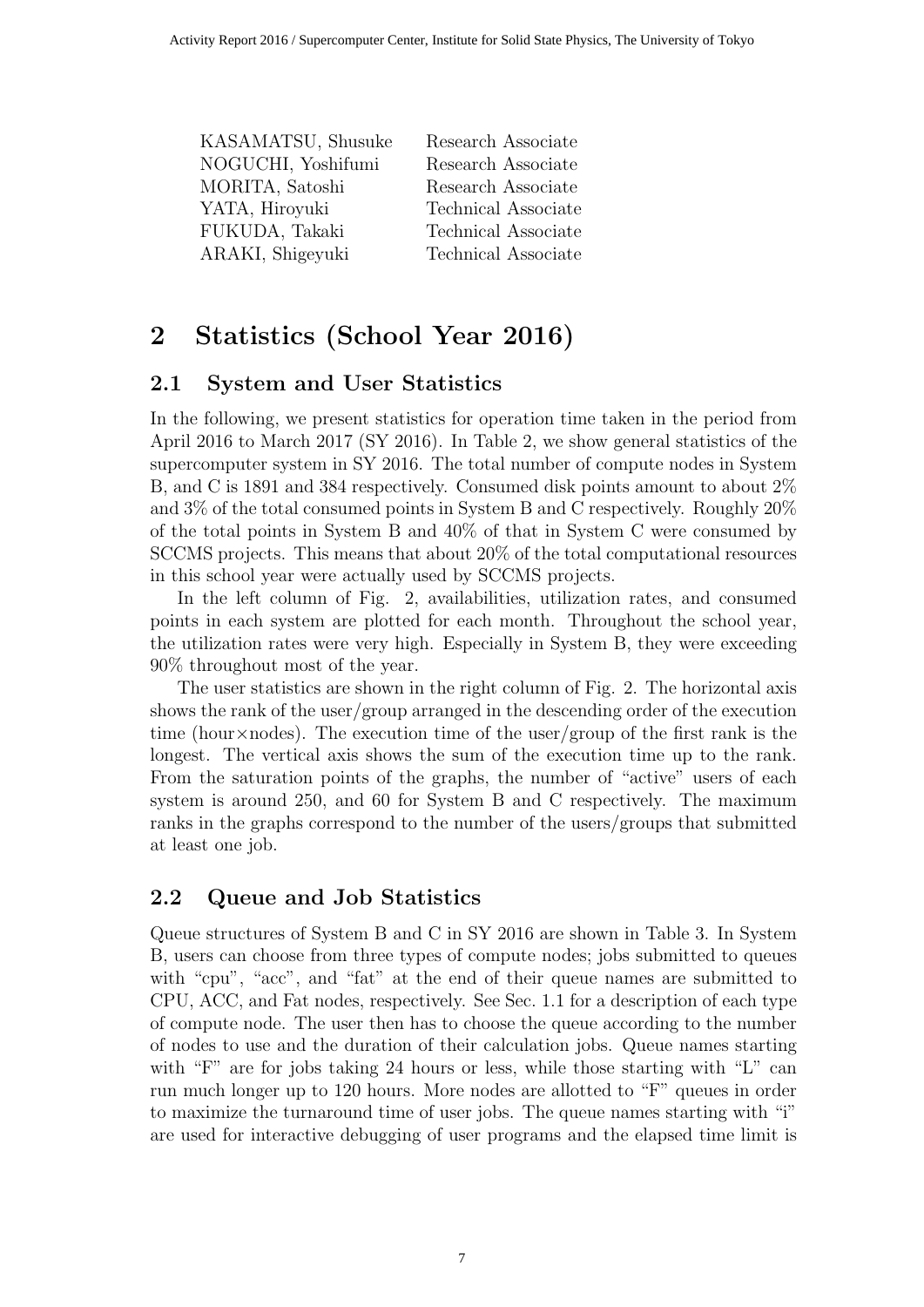|                                                       | System-B | System-C |
|-------------------------------------------------------|----------|----------|
| total service time $(\times 10^3 \text{ node-hours})$ | 16035    | 3327.0   |
| number of executed jobs                               | 397032   | 19461    |
| total consumed points $(\times 10^3 \text{ point})$   | 642.2    | 82.4     |
| CPU points $(\times 10^3 \text{ point})$              | 630.8    | 79.6     |
| disk points $(\times 10^3 \text{ point})$             | 11.3     | 2.8      |
| total exec. time $(\times 10^3 \text{ node-hours})$   | 14598.4  | 1860.3   |
| availability                                          | 97.2%    | 97.3%    |
| utilization rate                                      | 91.0%    | 57.5%    |

Table 2: Overall statistics of SY 2016

30 minutes. The number following "F", "L", or "i" correspond to the number of nodes that can be used by one user job.

In System C, the "F" and "L" queues are set up similarly to System B. In addition, a debug queue is set up for short debugging jobs utilizing 1 to 4 CPUs, and an interactive queue that can use 1 to 4 CPUs is also available.

To prevent overuse of the storage, points are charged also for usage of disk quota in the three systems, as shown in Table 4. Disk points are revised often for optimal usage of the resources by examining usage tendencies each year.

Although we do not mention here in detail, to promote utilization of the massively parallel supercomputer, background queues ("B4cpu", "B36cpu", "B144cpu", "B18acc", "B72acc", and "B2fat") which charge no points for the jobs have also been open in System B.

The number of jobs, average waiting time, and total execution time in each queue are shown in Table 5. In both System B and C, a large portion of jobs have been executed in "F" queues. The largest amount of the execution time has been consumed in the large-scale "F144cpu" queue, but substantial number of jobs were run in every queue, suggesting that a wide variety of user needs are met by this queuing scheme. In most of these queues, the queue settings meet the user's tendencies in that the waiting times are on the order of the elapsed-time limit. The acc queues have relatively short waiting times, but we expect that to change as more users get accustomed to using GPGPUs.

#### **2.3 Project for advancement of software usability in materials science**

From School Year 2015, the supercomputer center (SCC) has started "Project for advancement of software usability in materials science". In this project, for enhancing the usability of the supercomputer system in ISSP, we perform some software-advancement activity such as implementing a new function to an existing code, releasing a private code on Web, writing manuals. Target programs are publicly offered in December and selected in the review by the Steering Committee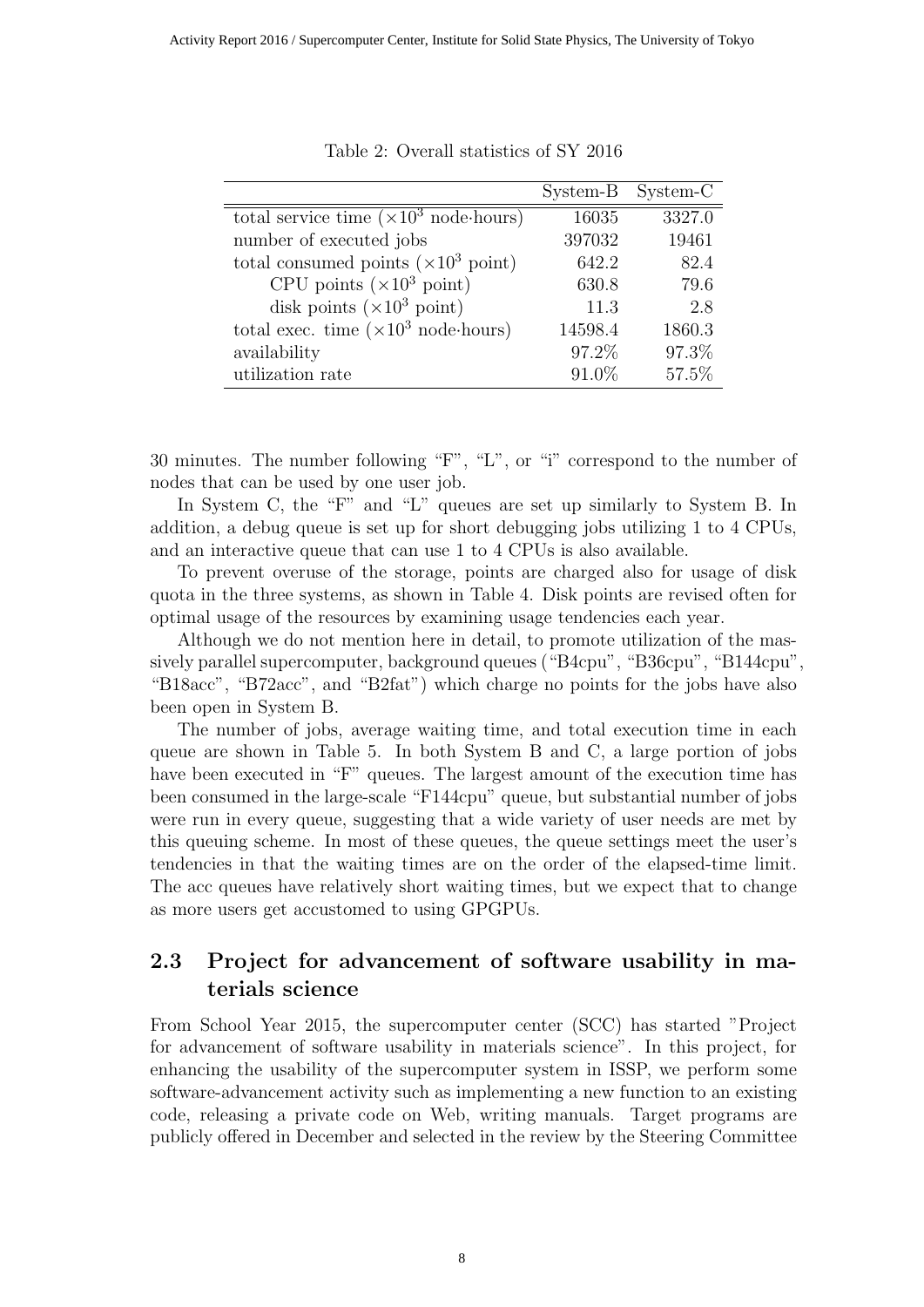

System B

Figure 2: Left: Availabilities, utilization rates and point consumptions of each month during SY 2016. Right: User statistics. The horizontal axis shows the rank of the user/group arranged in the descending order of the execution time (hour*×*nodes). The vertical axis shows the sum of the execution time up to the rank.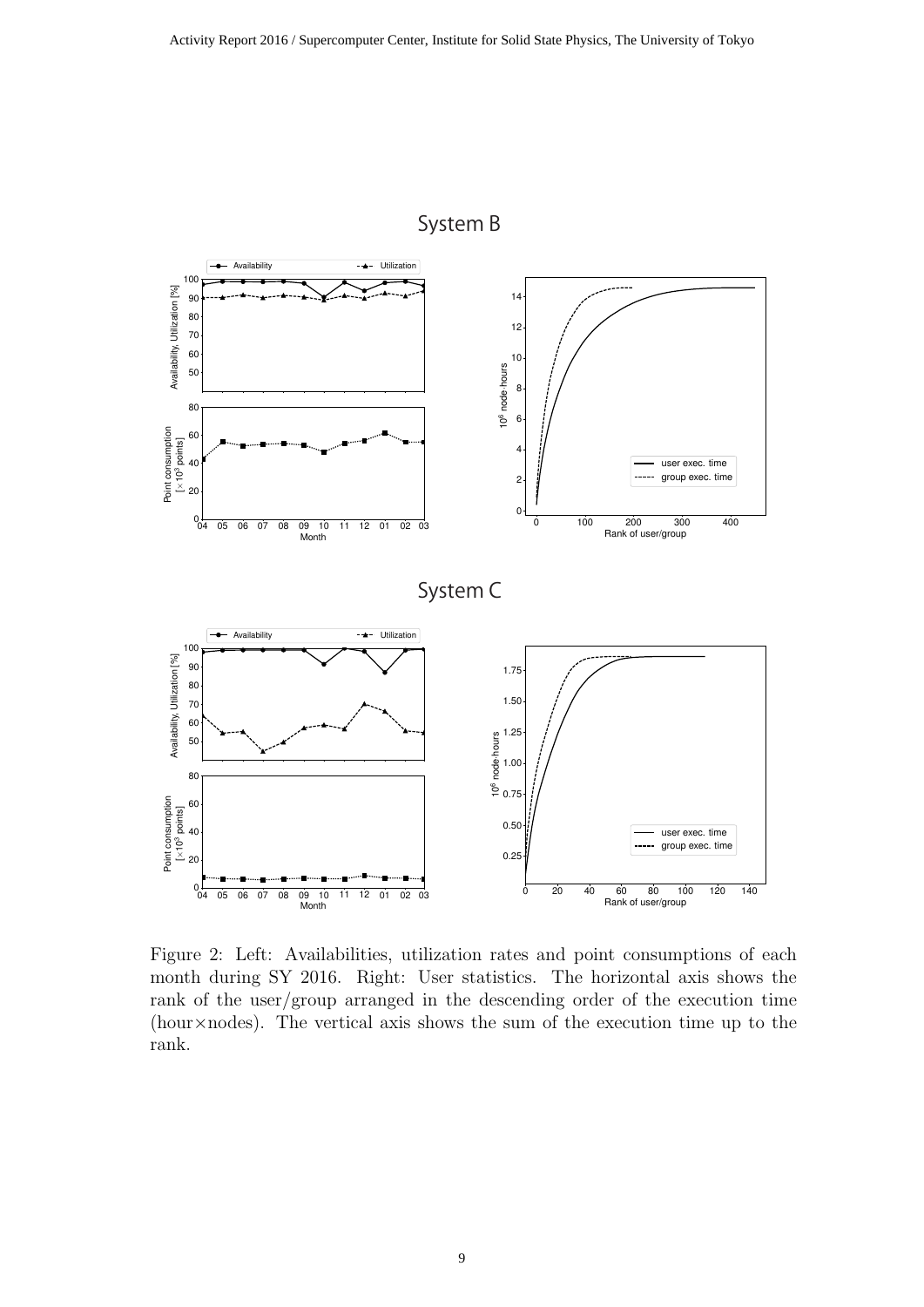|                     |                  |               | $S$ ystem $-B$ |              |                      |
|---------------------|------------------|---------------|----------------|--------------|----------------------|
| queue               | Elapsed time     | $\#$ of nodes | $#$ of nodes   | Memory       | job points           |
| name                | $\lim$ it $(hr)$ | $\int$ job    | /queue         | limit(GB)    | $\text{'(node-day)}$ |
| F <sub>4</sub> cpu  | 24               | $1 - 4$       | 216            | $120$ /node  | 1                    |
| $L4$ cpu            | 120              | $1 - 4$       | 108            | $120$ /node  | 1                    |
| F36cpu              | 24               | $5 - 36$      | 288            | $120$ /node  | 1                    |
| $L36$ cpu           | 120              | $5 - 36$      | 144            | $120$ /node  | 1                    |
| F144cpu             | 24               | $37 - 144$    | 1008           | $120$ /node  | 1                    |
| $L144$ cpu          | 120              | $37 - 144$    | 144            | $120$ /node  | 1                    |
| i18cpu              | 0.5              | $1 - 18$      | 72             | $120$ /node  | 1                    |
| F <sub>18</sub> acc | 24               | $1 - 18$      | 108            | $120$ /node  | $\overline{2}$       |
| L18acc              | 120              | $1 - 18$      | 54             | $120$ /node  | $\overline{2}$       |
| F72acc              | 24               | $19 - 72$     | 144            | $120$ /node  | $\overline{2}$       |
| i9acc               | 0.5              | $1 - 9$       | 36             | $120$ /node  | $\overline{2}$       |
| F <sub>2</sub> fat  | 24               | $1 - 2$       | 17             | $1000$ /node | 4                    |
| $L2$ fat            | 120              | $1 - 2$       | 6              | $1000$ /node | $\overline{4}$       |
| ilfat               | 0.5              | 1             | $\overline{2}$ | $1000$ /node | $\overline{4}$       |

#### Table 3: Queue structures in SY 2016

System–C

|             |                  | v            |              |                    |
|-------------|------------------|--------------|--------------|--------------------|
| queue       | Elapsed time     | $#$ of nodes | $#$ of nodes | job points         |
| name        | $\lim$ it $(hr)$ | 'Job         | 'queue       | $(node \cdot day)$ |
| debug       | $0.5\,$          | $1 - 4$      | 24           |                    |
| interactive | 0.5              | $1 - 4$      | 24           |                    |
| F12         | 24               | $2 - 12$     | 60           |                    |
| F96         | 24               | $2 - 12$     | 288          |                    |
| L12         | 120              | 24-96        | 24           |                    |
| L96         | 120              | 24-96        | 192          |                    |

*∗* The available memory size is limited to 28 GB per one CPU.

Table 4: Disk points of System B and C

|                |       | point/day                        |
|----------------|-------|----------------------------------|
| System B /home |       | $0.001 \times \theta(q - 300)$   |
|                | /work | $0.0001 \times \theta(q - 3000)$ |
| System C       | /home | $0.05 \times \theta(q-10)$       |
|                | /work | $0.005 \times \theta(q - 100)$   |

*∗ q* is denoted in unit of GB.

 $\theta(x)$  is equal to the Heaviside step function  $H(x)$  multiplied by *x*, i.e.,  $xH(x)$ .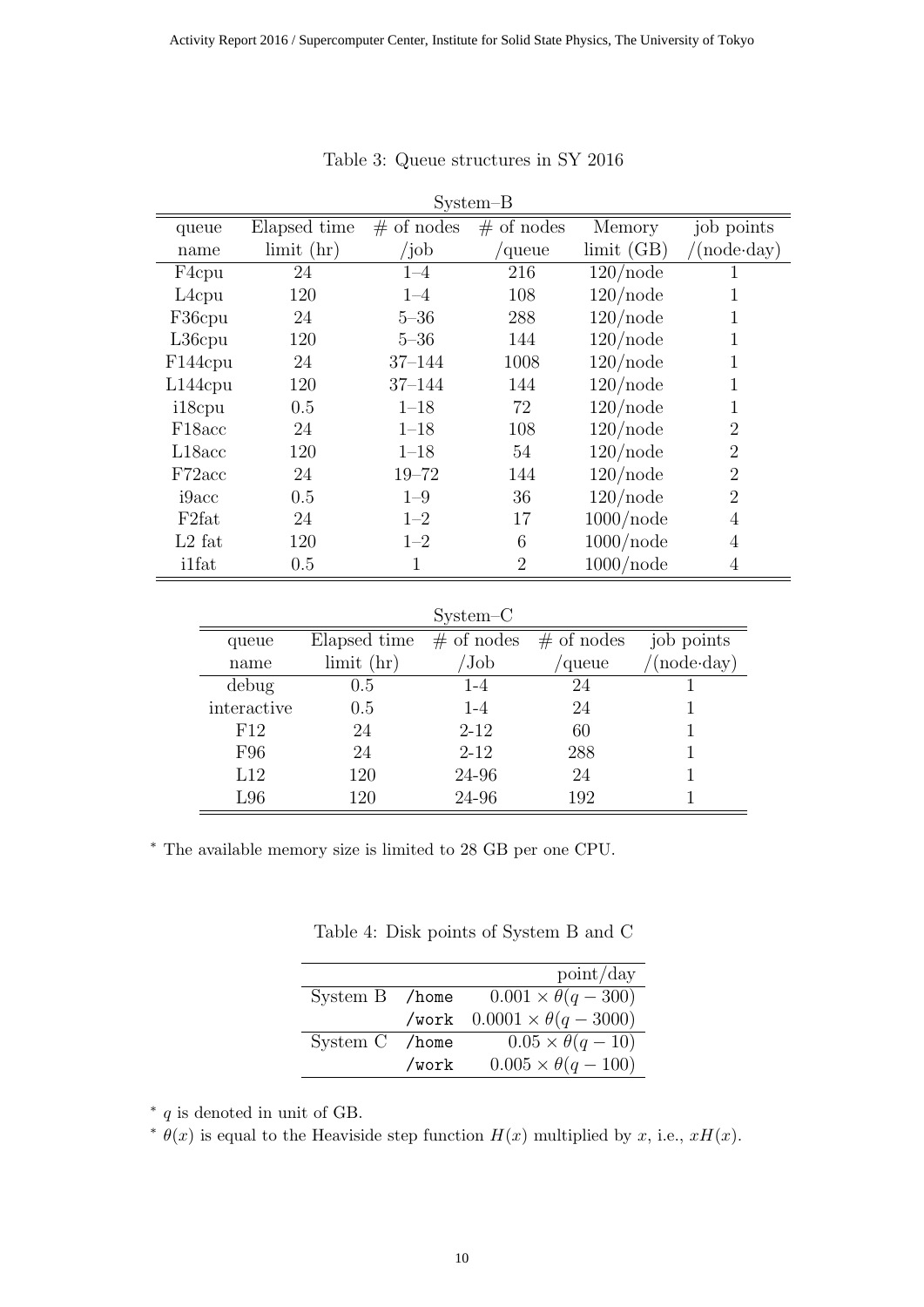| System-B             |              |              |                                 |              |
|----------------------|--------------|--------------|---------------------------------|--------------|
| queue                | $\#$ of Jobs | Waiting Time | Exec. Time                      | $#$ of nodes |
|                      |              | (hour)       | $(\times 10^3)$<br>$node-hour)$ |              |
| F4cpu                | 179051       | 33.32        | 1227.13                         | 1.59         |
| L <sub>4</sub> cpu   | 8018         | 44.28        | 541.52                          | 1.91         |
| F36cpu               | 21986        | 24.71        | 1424.16                         | 13.63        |
| L36cpu               | 1266         | 79.09        | 770.36                          | 16.49        |
| F <sub>144</sub> cpu | 11256        | 28.61        | 7040.09                         | 87.93        |
| $L144$ cpu           | 273          | 170.56       | 951.20                          | 112.62       |
| i18cpu               | 55870        | 0.60         | 104.88                          | 8.98         |
| F <sub>18</sub> acc  | 36569        | 9.20         | 499.59                          | 1.80         |
| L18acc               | 2616         | 11.09        | 174.25                          | 1.78         |
| F72acc               | 2034         | 30.72        | 712.90                          | 51.96        |
| i9acc                | 8346         | 0.15         | 3.49                            | 3.41         |
| F <sub>2</sub> fat   | 6539         | 35.34        | 76.03                           | 1.05         |
| L2fat                | 394          | 25.49        | 23.76                           | 1.24         |
| i1fat                | 4943         | 0.09         | 0.82                            | 1.00         |

Table 5: Number of jobs, average waiting time, total execution time, and average number of used nodes per job in each queue.

System-C

| queue       | $\#$ of Jobs | Waiting Time | Exec. Time                        | $#$ of nodes |
|-------------|--------------|--------------|-----------------------------------|--------------|
|             |              | (hour)       | $(\times 10^3 \text{ node-hour})$ |              |
| F12         | 8628         | 2.43         | 266.62                            | 5.71         |
| L12         | 181          | 18.74        | 40.39                             | 8.35         |
| F96         | 4677         | 7.64         | 1399.77                           | 42.67        |
| L96         | 78           | 31.00        | 141.65                            | 63.58        |
| debug       | 4826         | 0.07         | 2.74                              | 3.22         |
| interactive | 705          | 0.00         | 0.18                              | 1.62         |

Table 6: List of Project for advancement of software usability in materials science for SY 2016.

| Software                                                              | <b>Project Proposer</b> |
|-----------------------------------------------------------------------|-------------------------|
| Novel numerical solvers for large-scale material Takeo Hoshi          |                         |
| computations with shifted Krylov-subspace theory   Tottori University |                         |
| Development of open-source software for many-                         | Takahiro Misawa         |
| variable variational Monte Carlo method                               | The University of Tokyo |